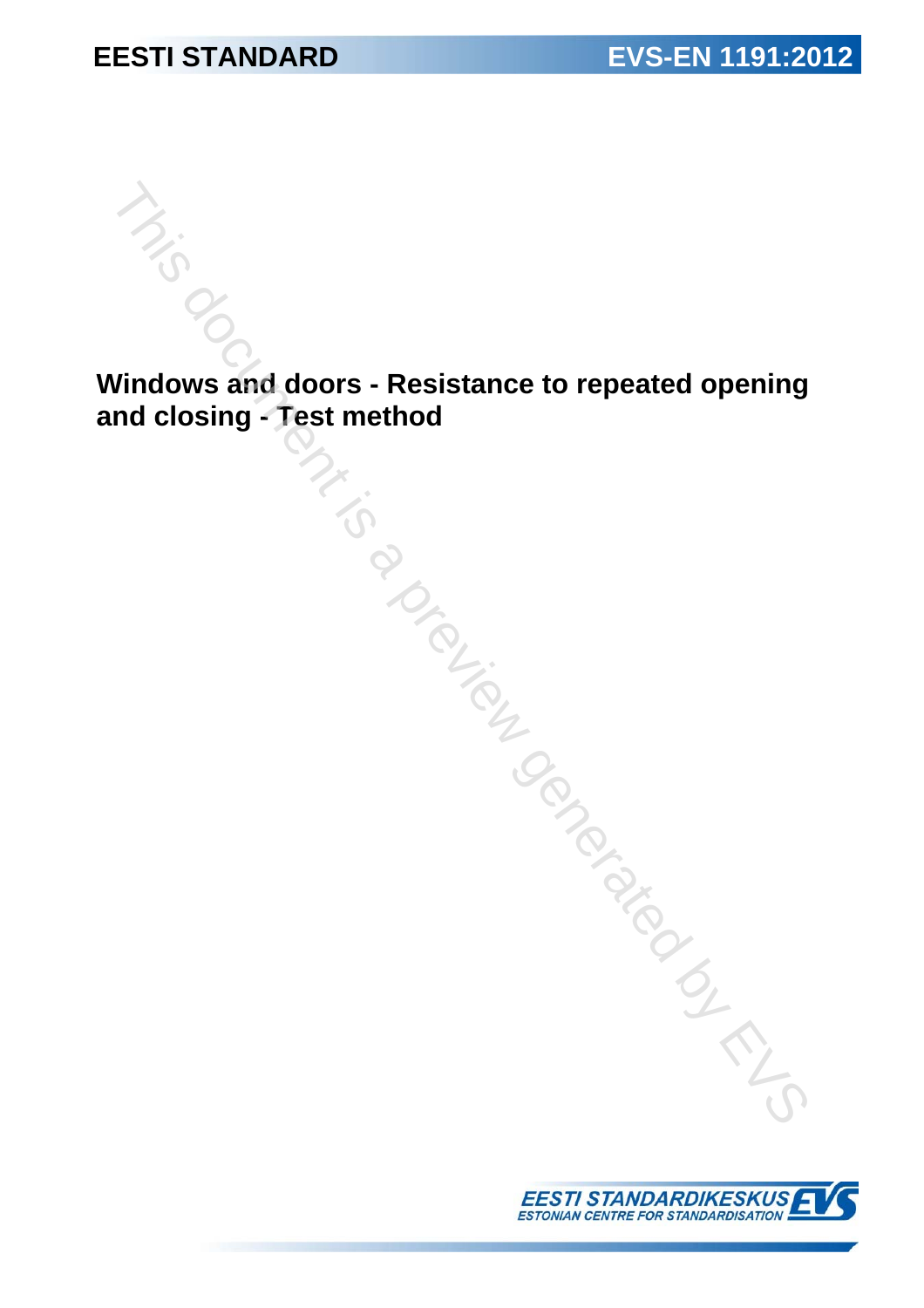### **EESTI STANDARDI EESSÕNA NATIONAL FOREWORD**

| Euroopa standardi EN 1191:2012 ingliskeelset<br>teksti.                                                                                                                                                                                                                                                                                                                                                                                                                                     | See Eesti standard EVS-EN 1191:2012 sisaldab This Estonian standard EVS-EN 1191:2012 consists<br>of the English text of the European standard EN<br>1191:2012. |  |  |  |
|---------------------------------------------------------------------------------------------------------------------------------------------------------------------------------------------------------------------------------------------------------------------------------------------------------------------------------------------------------------------------------------------------------------------------------------------------------------------------------------------|----------------------------------------------------------------------------------------------------------------------------------------------------------------|--|--|--|
| Standard<br>∕jõustunud<br>sellekohase<br>on<br>avaldamisega EVS Teatajas.                                                                                                                                                                                                                                                                                                                                                                                                                   | teate This standard has been endorsed with a notification<br>published in the official bulletin of the Estonian Centre<br>for Standardisation.                 |  |  |  |
| standardimisorganisatsioonid on teinud<br>Euroopa<br>standardi<br>rahvuslikele<br>liikmetele<br>Euroopa<br>kättesaadavaks 19.12.2012.                                                                                                                                                                                                                                                                                                                                                       | Date of Availability of the European standard is<br>19.12.2012.                                                                                                |  |  |  |
| Standard on kättesaadav Eesti Standardikeskusest.                                                                                                                                                                                                                                                                                                                                                                                                                                           | The standard is available from the Estonian Centre for<br>Standardisation.                                                                                     |  |  |  |
| <b>PIDER</b><br>Tagasisidet standardi sisu kohta on võimalik edastada, kasutades EVS-i veebilehel asuvat tagasiside vormi või<br>saates e-kirja meiliaadressile <u>standardiosakond@evs.ee</u> .                                                                                                                                                                                                                                                                                            |                                                                                                                                                                |  |  |  |
| CS 91.060.50                                                                                                                                                                                                                                                                                                                                                                                                                                                                                |                                                                                                                                                                |  |  |  |
|                                                                                                                                                                                                                                                                                                                                                                                                                                                                                             | <b>ASSITE</b>                                                                                                                                                  |  |  |  |
|                                                                                                                                                                                                                                                                                                                                                                                                                                                                                             |                                                                                                                                                                |  |  |  |
| Standardite reprodutseerimise ja levitamise õigus kuulub Eesti Standardikeskusele<br>Andmete paljundamine, taastekitamine, kopeerimine, salvestamine elektroonsesse süsteemi või edastamine ükskõik millises vormis või<br>nillisel teel ilma Eesti Standardikeskuse kirjaliku loata on keelatud.<br>Kui Teil on küsimusi standardite autorikaitse kohta, võtke  palun ühendust Eesti Standardikeskusega:<br>\ru 10, 10317 Tallinn, Eesti; www.evs.ee; telefon 605 5050; e-post info@evs.ee |                                                                                                                                                                |  |  |  |

ICS 91.060.50

**The right to reproduce and distribute standards belongs to the Estonian Centre for Standardisation** 

No part of this publication may be reproduced or utilized in any form or by any means, electronic or mechanical, including photocopying, without a written permission from the Estonian Centre for Standardisation.

If you have any questions about copyright, please contact Estonian Centre for Standardisation: Aru 10, 10317 Tallinn, Estonia; www.evs.ee; phone 605 5050; e-mail info@evs.ee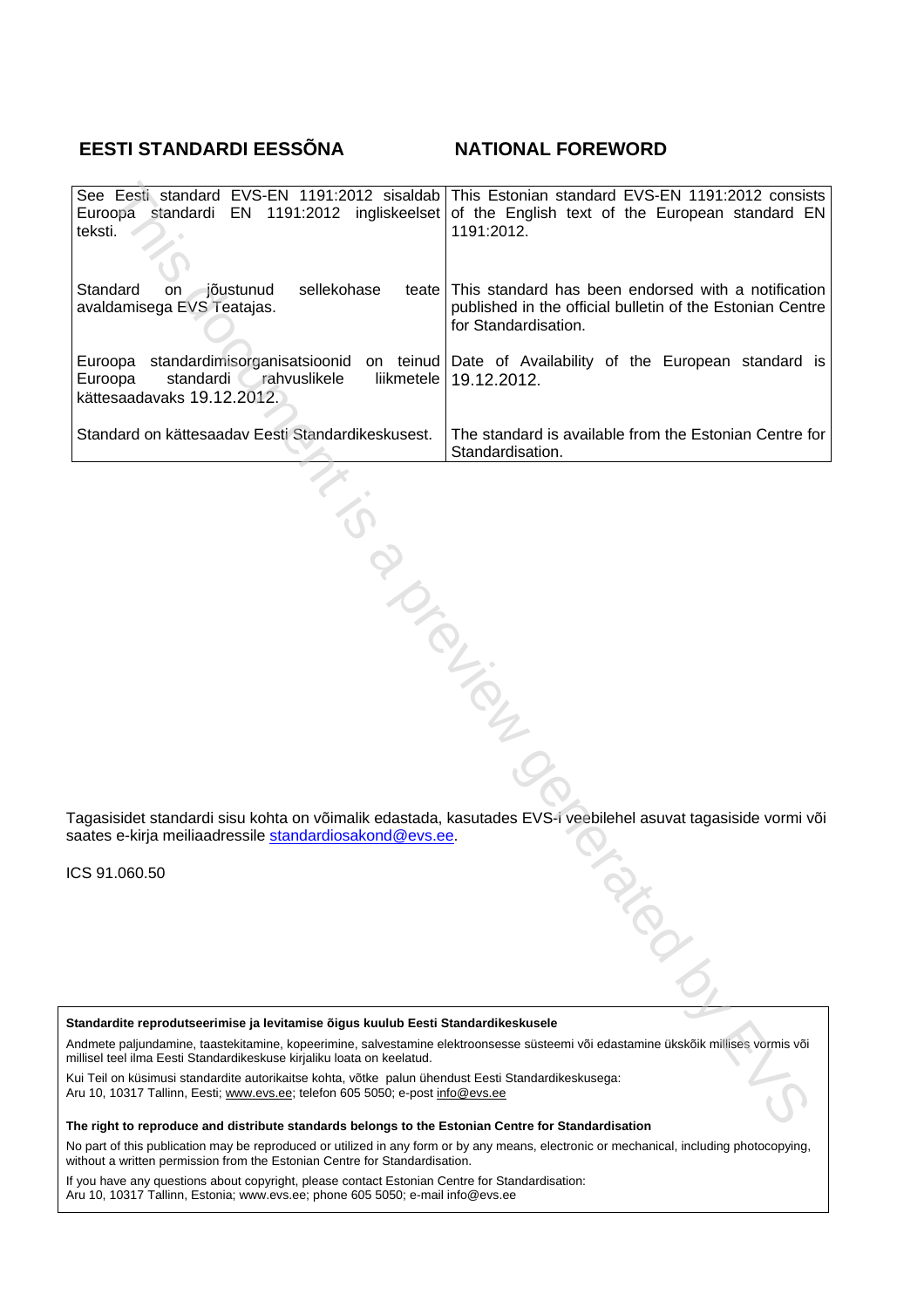# EUROPEAN STANDARD NORME EUROPÉENNE EUROPÄISCHE NORM

## **EN 1191**

December 2012

ICS 91.060.50 Supersedes EN 1191:2000

English Version

### Windows and doors - Resistance to repeated opening and closing - Test method

Fenêtres et portes - Résistance à l'ouverture et fermeture répétée - Méthode d'essai

Fenster und Türen - Dauerfunktionsprüfung - Prüfverfahren

This European Standard was approved by CEN on 27 October 2012.

CEN members are bound to comply with the CEN/CENELEC Internal Regulations which stipulate the conditions for giving this European Standard the status of a national standard without any alteration. Up-to-date lists and bibliographical references concerning such national standards may be obtained on application to the CEN-CENELEC Management Centre or to any CEN member.

This European Standard exists in three official versions (English, French, German). A version in any other language made by translation under the responsibility of a CEN member into its own language and notified to the CEN-CENELEC Management Centre has the same status as the official versions.

CEN members are the national standards bodies of Austria, Belgium, Bulgaria, Croatia, Cyprus, Czech Republic, Denmark, Estonia, Finland, Former Yugoslav Republic of Macedonia, France, Germany, Greece, Hungary, Iceland, Ireland, Italy, Latvia, Lithuania, Luxembourg, Malta, Netherlands, Norway, Poland, Portugal, Romania, Slovakia, Slovenia, Spain, Sweden, Switzerland, Turkey and United Kingdom.



EUROPEAN COMMITTEE FOR STANDARDIZATION COMITÉ EUROPÉEN DE NORMALISATION EUROPÄISCHES KOMITEE FÜR NORMUNG

**Management Centre: Avenue Marnix 17, B-1000 Brussels** 

Ref. No. EN 1191:2012: E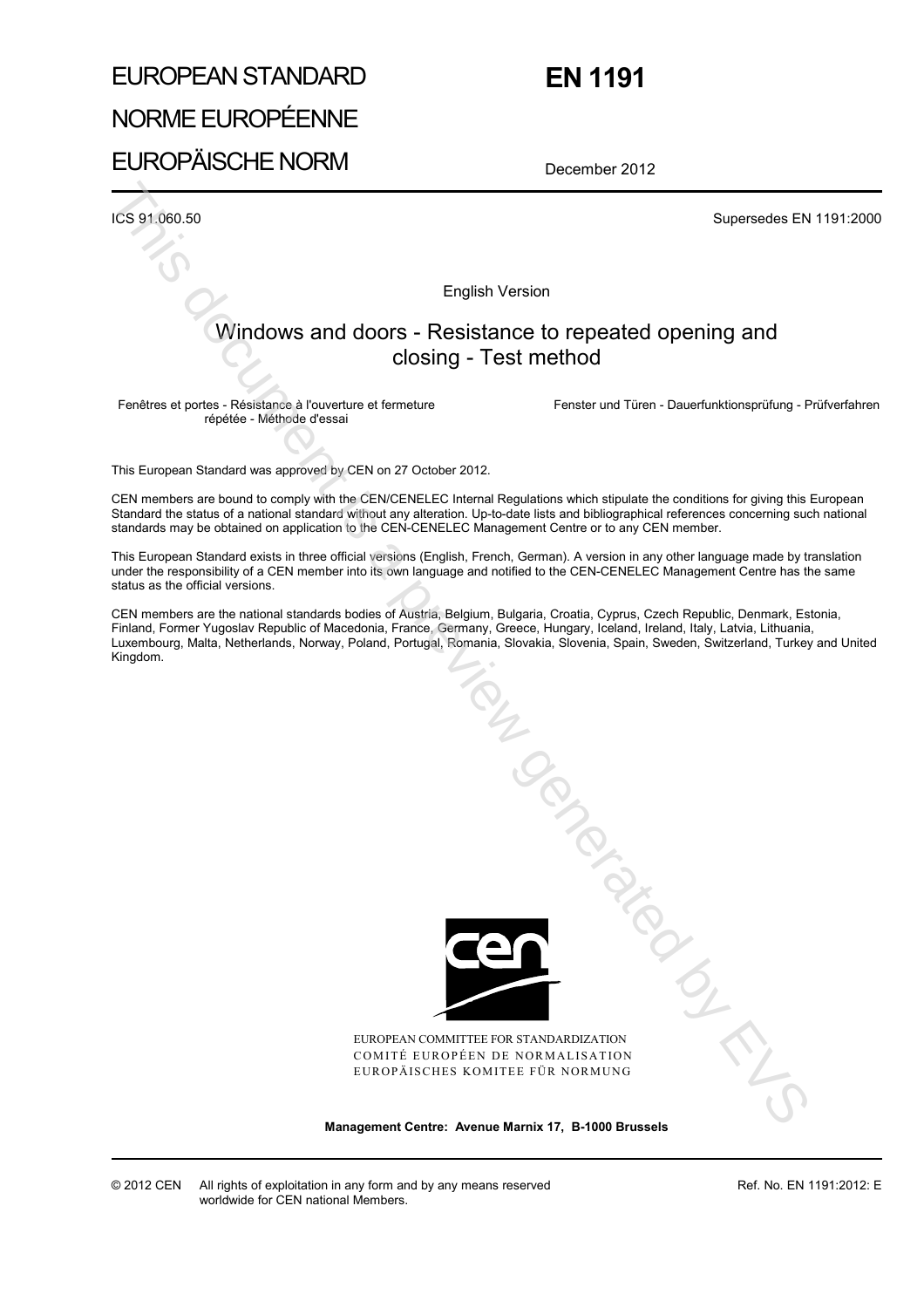# Contents

| 1                                                                                                 |                                                                                                    |  |  |  |
|---------------------------------------------------------------------------------------------------|----------------------------------------------------------------------------------------------------|--|--|--|
| 2                                                                                                 |                                                                                                    |  |  |  |
| 3                                                                                                 |                                                                                                    |  |  |  |
| 4                                                                                                 |                                                                                                    |  |  |  |
| 4.1                                                                                               |                                                                                                    |  |  |  |
| 4.2                                                                                               |                                                                                                    |  |  |  |
| 4.3<br>4.4                                                                                        |                                                                                                    |  |  |  |
|                                                                                                   |                                                                                                    |  |  |  |
| 5                                                                                                 |                                                                                                    |  |  |  |
| 5.1<br>5.2                                                                                        |                                                                                                    |  |  |  |
| 5.3                                                                                               |                                                                                                    |  |  |  |
| 5.4                                                                                               |                                                                                                    |  |  |  |
| 5.5                                                                                               |                                                                                                    |  |  |  |
| 6                                                                                                 |                                                                                                    |  |  |  |
| 7                                                                                                 |                                                                                                    |  |  |  |
| 7.1                                                                                               |                                                                                                    |  |  |  |
| 7.2                                                                                               |                                                                                                    |  |  |  |
| 7.3                                                                                               |                                                                                                    |  |  |  |
| 7.4                                                                                               |                                                                                                    |  |  |  |
| 7.5                                                                                               |                                                                                                    |  |  |  |
| 7.6                                                                                               |                                                                                                    |  |  |  |
| 7.7                                                                                               |                                                                                                    |  |  |  |
| 8                                                                                                 |                                                                                                    |  |  |  |
| 9                                                                                                 |                                                                                                    |  |  |  |
| Annex A (normative) Test procedures for Tilt and Turn, Tilt-First, Turn-Only or Tilt-Only windows |                                                                                                    |  |  |  |
|                                                                                                   |                                                                                                    |  |  |  |
| A.1                                                                                               |                                                                                                    |  |  |  |
| A.2                                                                                               |                                                                                                    |  |  |  |
| A.3                                                                                               |                                                                                                    |  |  |  |
|                                                                                                   | Annex B (normative) Test procedures for Sliding, Lift and Slide or Lift and Slide and Tilt windows |  |  |  |
| B.1                                                                                               |                                                                                                    |  |  |  |
| B.2                                                                                               |                                                                                                    |  |  |  |
| <b>B.3</b>                                                                                        |                                                                                                    |  |  |  |
| B.4                                                                                               |                                                                                                    |  |  |  |
|                                                                                                   | Annex C (normative) Test procedures for Tilt and Slide windows and door-height windows  28         |  |  |  |
| C.1                                                                                               |                                                                                                    |  |  |  |
| C.2                                                                                               |                                                                                                    |  |  |  |
| C.3                                                                                               |                                                                                                    |  |  |  |
| C.4                                                                                               |                                                                                                    |  |  |  |
|                                                                                                   | Annex D (normative) Test procedures for Fold and Slide windows and door-height windows  34         |  |  |  |
| D.1                                                                                               |                                                                                                    |  |  |  |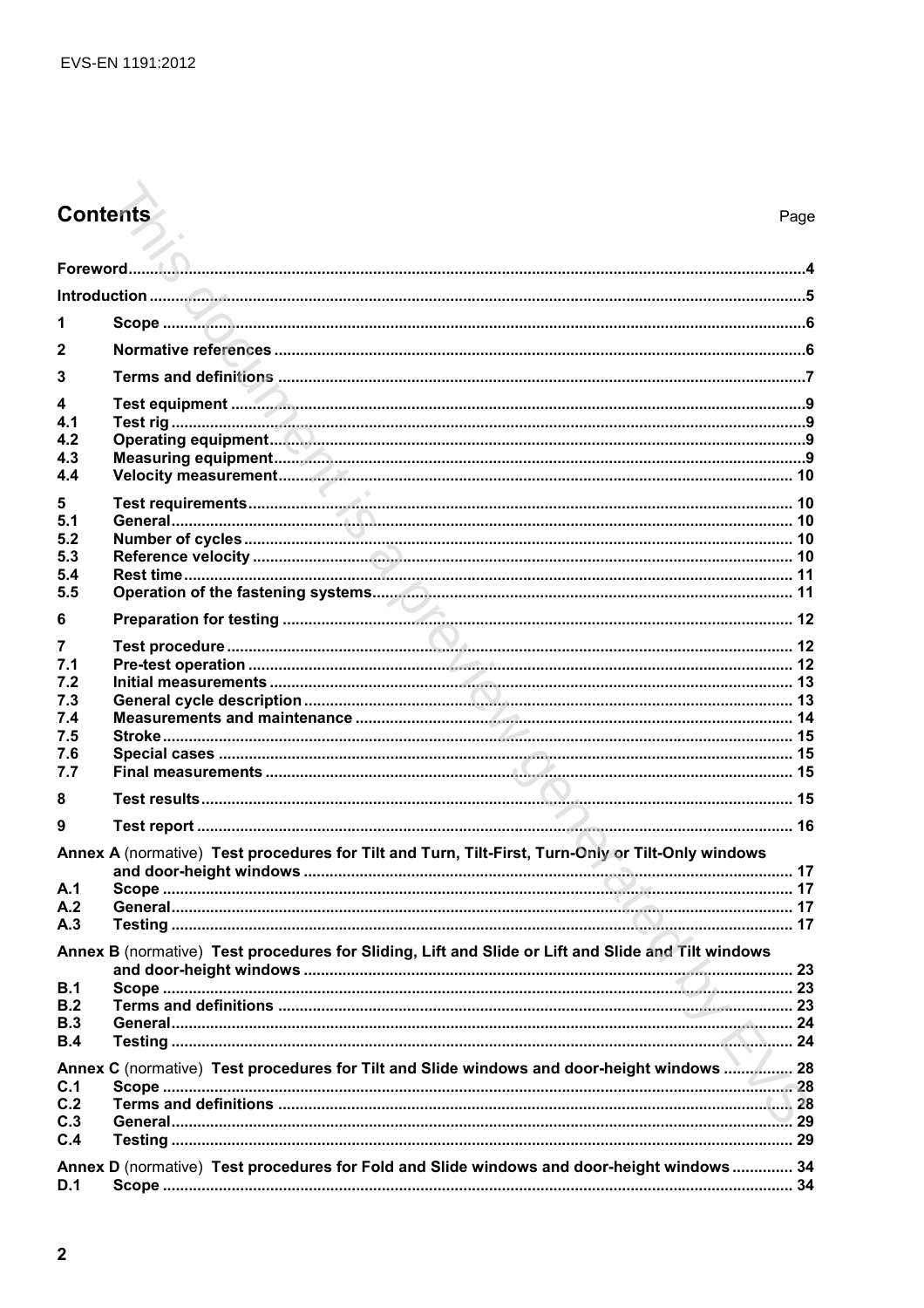| D.2<br>D.3 |                                                                                              |  |
|------------|----------------------------------------------------------------------------------------------|--|
|            | Annex E (normative) Test procedures for horizontal or vertical pivot windows and door-height |  |
| E.1        |                                                                                              |  |
| E.2        |                                                                                              |  |
| E.3        |                                                                                              |  |
| E.4        |                                                                                              |  |
|            |                                                                                              |  |
| F.1<br>F.2 |                                                                                              |  |
| F.3        |                                                                                              |  |
| F.4        |                                                                                              |  |
|            | Annex G (normative) Test procedures for side-hung and top-hung windows, opening outwards     |  |
|            |                                                                                              |  |
| G.1<br>G.2 |                                                                                              |  |
| G.3        |                                                                                              |  |
| G.4        |                                                                                              |  |
|            |                                                                                              |  |
|            | Annex H (normative) Test procedures for side-hung pedestrian doorsets excluding power        |  |
| H.1        |                                                                                              |  |
| H.2        |                                                                                              |  |
| H.3<br>H.4 |                                                                                              |  |
|            |                                                                                              |  |
|            | Annex I (normative) Test procedures for power-operated (automatic) side-hung single action   |  |
|            |                                                                                              |  |
| 1.1<br>1.2 |                                                                                              |  |
| 1.3        |                                                                                              |  |
| 1.4        |                                                                                              |  |
|            |                                                                                              |  |
|            |                                                                                              |  |
|            | <b>SON</b><br>TON BIROKS                                                                     |  |
|            |                                                                                              |  |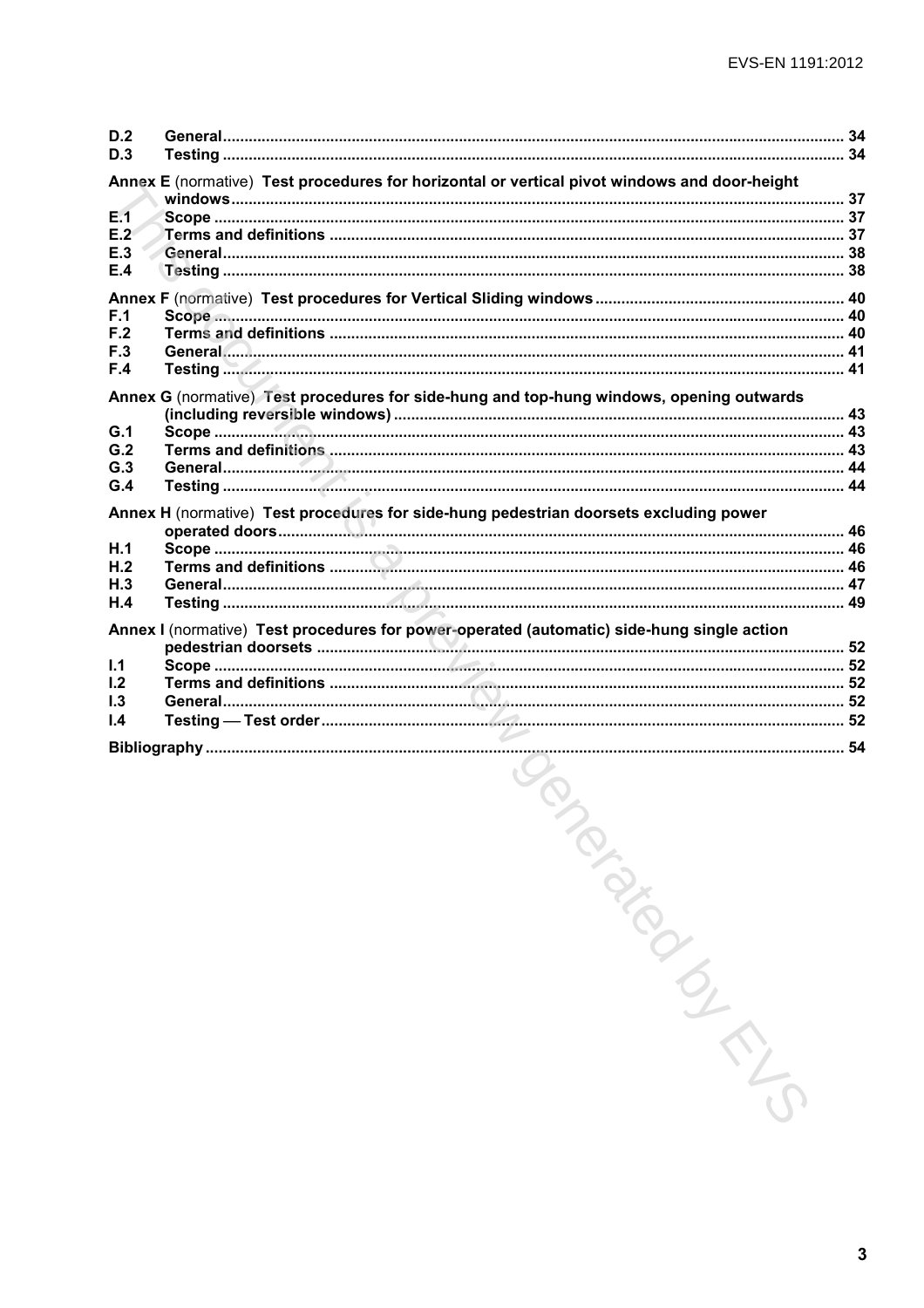## **Foreword**

This document (EN 1191:2012) has been prepared by Technical Committee CEN/TC 33 "Doors, windows, shutters, building hardware and curtain walling", the secretariat of which is held by AFNOR.

This European Standard shall be given the status of a national standard, either by publication of an identical text or by endorsement, at the latest by June 2013, and conflicting national standards shall be withdrawn at the latest by June 2013.

Attention is drawn to the possibility that some of the elements of this document may be the subject of patent rights. CEN [and/or CENELEC] shall not be held responsible for identifying any or all such patent rights.

This document supersedes EN 1191:2000.

This document has been prepared under a mandate given to CEN by the European Commission and the European Free Trade Association.

The most important changes compared with the previous version EN 1191:2000 are:

- reference velocities for manually operation scaled according to weight;
- different velocities for translatory, rotatory and tilt movement;
- force level for operation of fastening system clearly described;
- more precise description of the testing cycles;
- minor mode of operation and cleaning and maintenance mode of operation defined;
- termination criteria incorporated;
- new normative Annexes A to I integrated (see Scope).

According to the CEN/CENELEC Internal Regulations, the national standards organisations of the following countries are bound to implement this European Standard: Austria, Belgium, Bulgaria, Croatia, Cyprus, Czech Republic, Denmark, Estonia, Finland, Former Yugoslav Republic of Macedonia, France, Germany, Greece, Hungary, Iceland, Ireland, Italy, Latvia, Lithuania, Luxembourg, Malta, Netherlands, Norway, Poland, Portugal, Romania, Slovakia, Slovenia, Spain, Sweden, Switzerland, Turkey and the United Kingdom. **WORT**<br>
Cournels (EN 1191:2012) has been prepared by Technical Committee CENTC 33 "Doors, windows<br>
couples Slandare and borston walling", the secretarial of which is held by AFNOR.<br>
Usualing hardware and borston is a given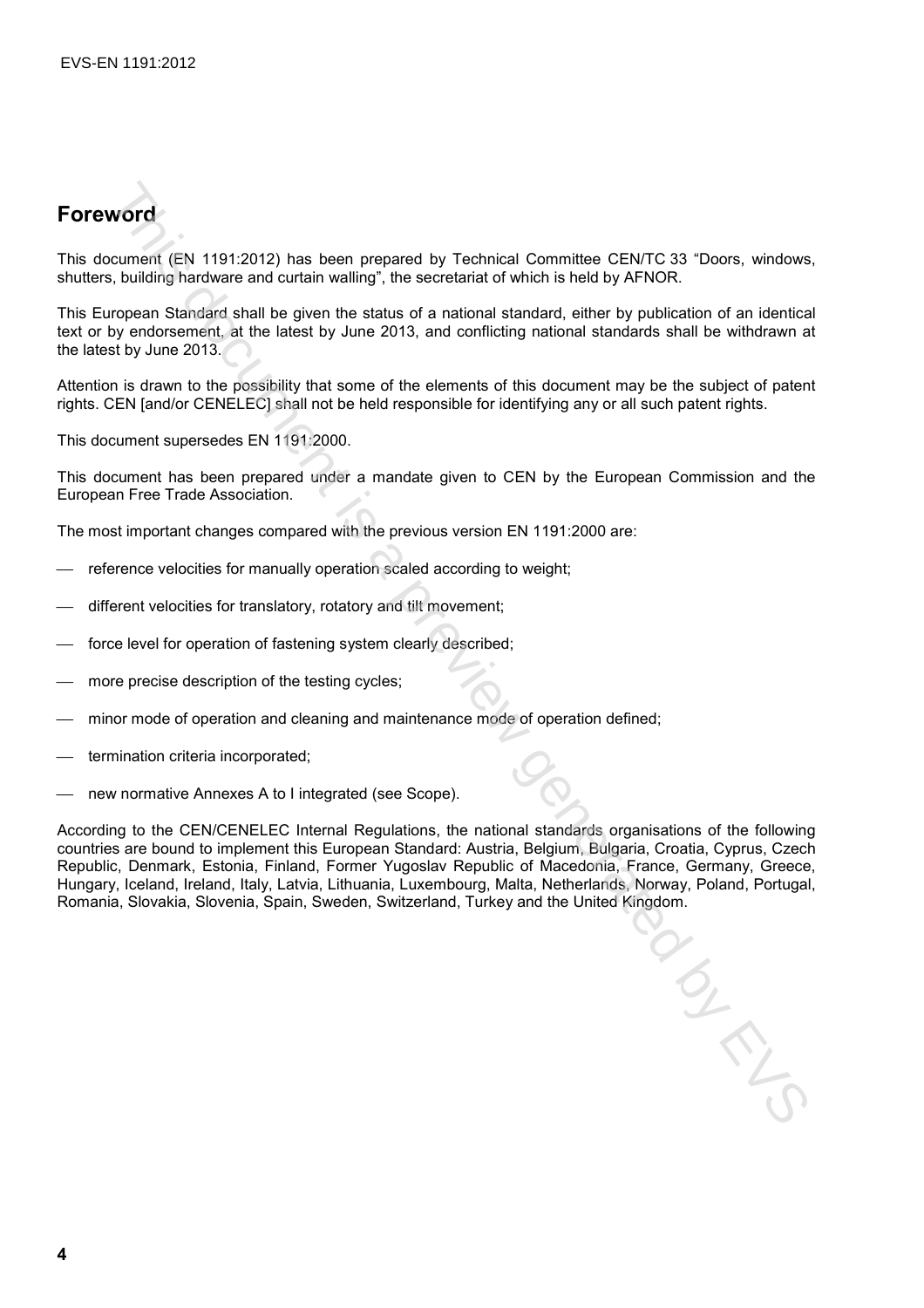### **Introduction**

This European Standard describes one of the test methods that are called up in the product standards for windows and pedestrian doorsets.

The Annexes of this European Standard are to be in line with the relevant hardware standards but they are not direct copies of them. Marchantic Concerner is included by EVS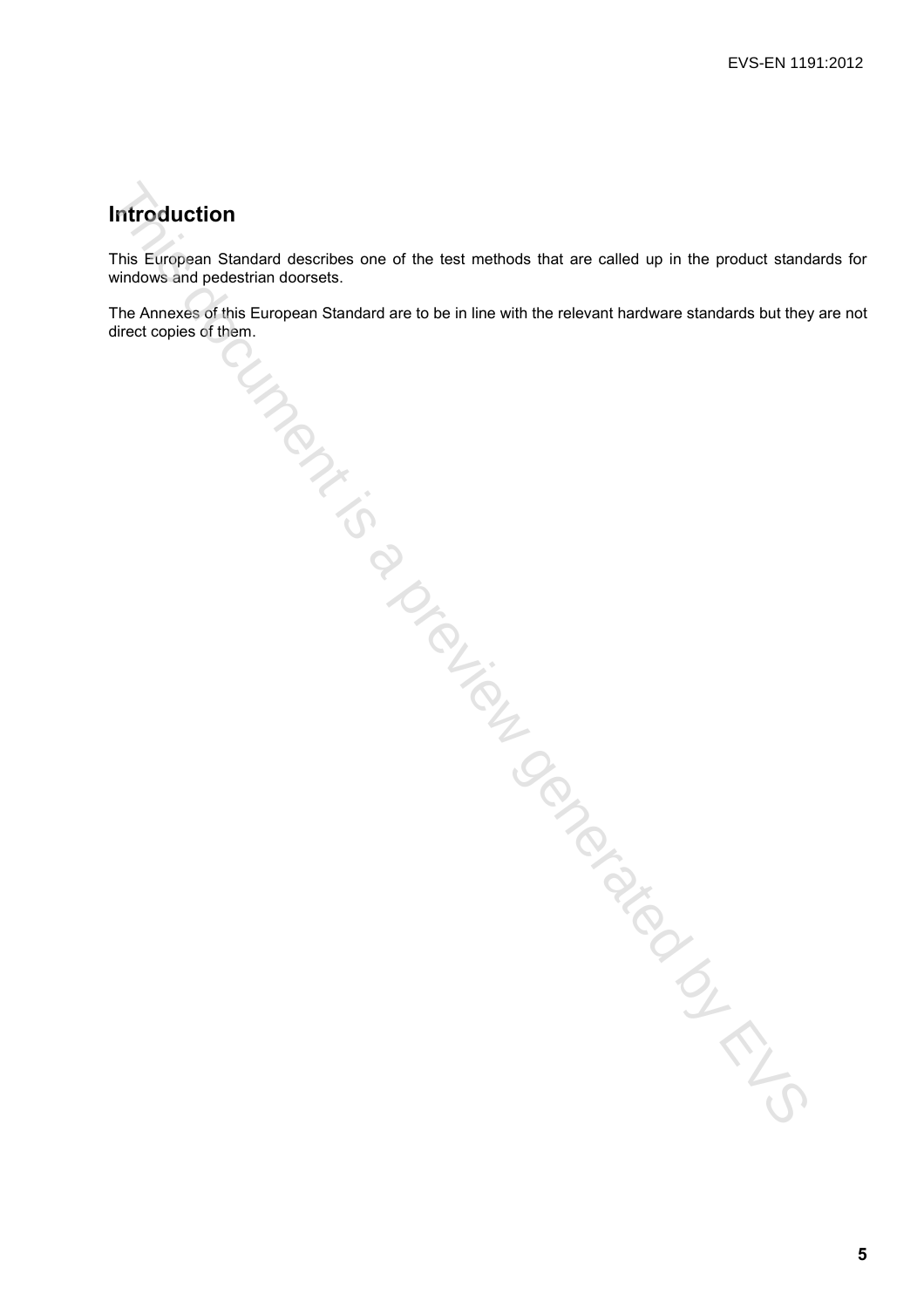#### **1 Scope**

This European Standard specifies the method to be used to determine the resistance to repeated opening and closing of windows and pedestrian doorsets when subjected to repeated opening and closing.

It applies to all construction materials and operating systems for any window or pedestrian doorset, including gaskets and building hardware, in normal operating conditions.

The parts concerned in the testing are the frame, the opening component (including any additional moving components e.g. an inactive sash/leaf) and all essential and directly involved building hardware, including operating devices, for example, the handle.

The testing does not include any hardware whose operation is not directly involved in the opening and closing of the moving components: added-on fastening systems such as peg-stays or cabin hooks or bolts, nor, unless specified, any independently installed stops (not connected to the complete assembly) such as a wall or ground-mounted stop. ropean Standard specifies the method to be used to determine the resistance to repeate of properties the method is a preview of the standard opening and<br>of vindows and pecifistic the method to be used to determine the resi

NOTE 1 The Annexes provide more details on the testing procedures that may differ from the main part of this European Standard and are mandatory:

- − Annex A applies to Tilt and Turn, Tilt-First, Turn-Only, or Tilt-Only windows and door-height windows;
- − Annex B applies to Sliding, Lift and Slide or Lift and Slide and Tilt windows and door-height windows;
- − Annex C applies to Tilt and Slide windows and door-height windows;
- Annex D applies to Fold and Slide windows and door-height windows;
- Annex E applies to horizontal and vertical pivot windows and door-height windows;
- − Annex F applies to Vertical Sliding windows;
- − Annex G applies to side-hung casements and top-hung windows, opening outwards (including reversible windows);
- − Annex H applies to side-hung single and double action pedestrian doorsets excluding power operated doors;
- − Annex I applies to power-operated (automatic) side-hung single action pedestrian doorsets.

NOTE 2 In this European Standard the term door-height window is used for windows that are used for the passage of pedestrians, i.e. as a pedestrian doorset.

#### **2 Normative references**

The following documents, in whole or in part, are normatively referenced in this document and are indispensable for its application. For dated references, only the edition cited applies. For undated references, the latest edition of the referenced document (including any amendments) applies.

EN 179, *Building hardware — Emergency exit devices operated by a lever handle or push pad, for use on escape routes — Requirements and test methods* 

EN 1125, *Building hardware — Panic exit devices operated by a horizontal bar, for use on escape routes — Requirements and test methods*